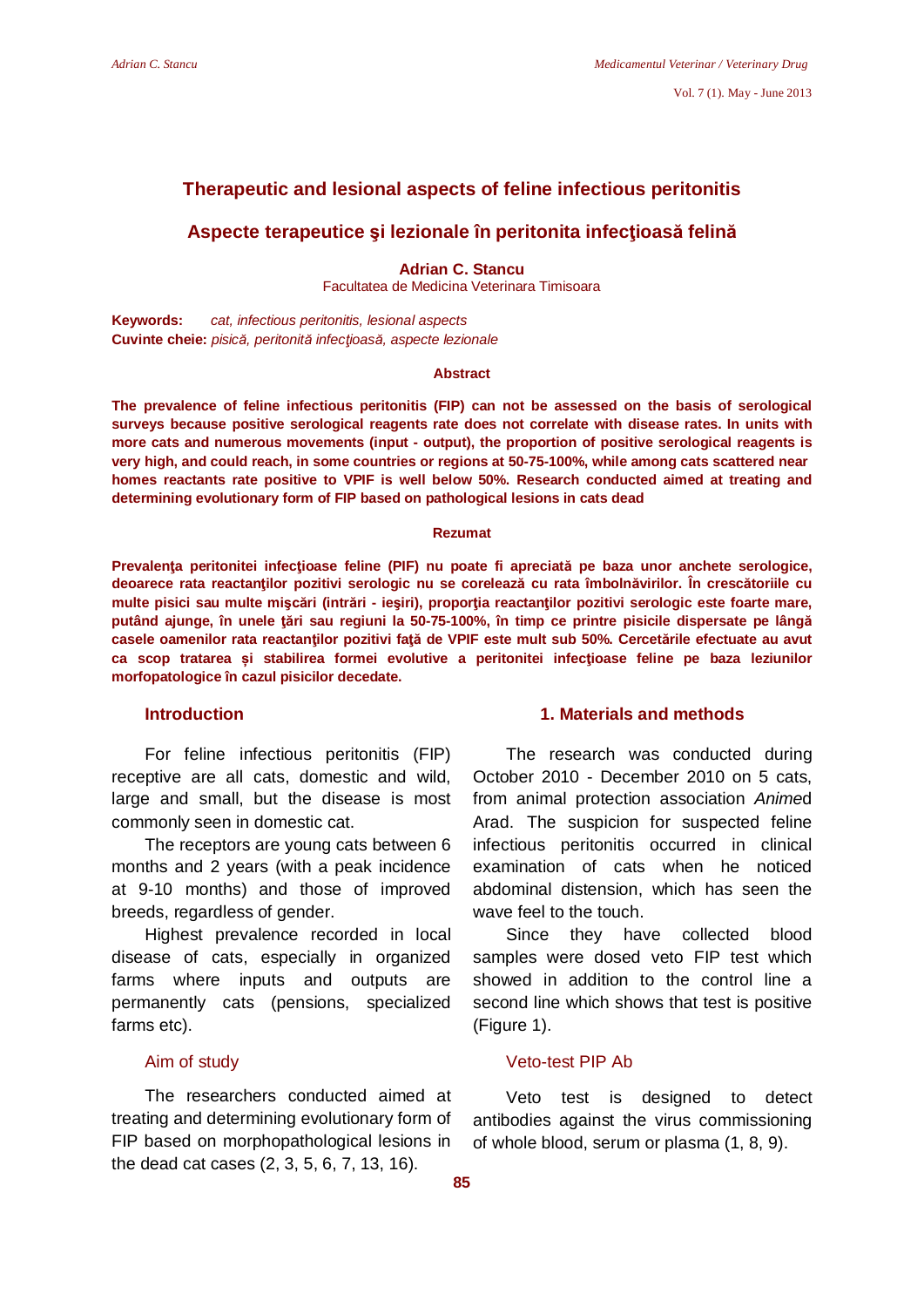After being absorbed in cellulose pad, antibodies bind to a complex colloidal FIPV N protein antigen conjugate pad forming Ag-Ac complex. This complex forms the complex Ag-Ac-Ag sandwich direct antigen binding protein of FIP in membranal N nitrocellulose. Test result may occur as C (control) and T (test) form lines if test uses immuno chromatography principles.

#### **Figure 1.** Positive FIP veto - test

Once confirmed the diagnosis, although the literature states that there is no effective therapeutic conduct in this disease, the cats have undergone a specific treatment that aimed immune system and fight secondary infections. It was made after a sketch in Table1.



#### Therapeutic protocol applied in experiment

# **Table 1**

| Nr.<br><b>crt</b>                                           | <b>Alamycin</b><br>(tetracicline) | Depedine<br>(prednisone+dexametasone) | Vitamin C                 | Glucose 5%                                                                                                                                                                                  |
|-------------------------------------------------------------|-----------------------------------|---------------------------------------|---------------------------|---------------------------------------------------------------------------------------------------------------------------------------------------------------------------------------------|
| 2 <sup>7</sup><br>$\sqrt{3}$<br>$\overline{4}$<br><b>57</b> | $0.3$ ml $-3$ days                | $0.3$ ml $-$ first day                | $1$ m $-5$<br><b>Days</b> | 250 mlThe day I and IV booster on<br>300 mlThe day I and IV booster on<br>250 ml- The day I and IV booster on<br>250 ml- The day I and IV booster on<br>300 ml- The day I and IV booster on |

## **2. Results and Discussion**

However, after a transient improvement status ,the end was fatal in all cases within 9 days after onset of illness.

Their bodies being necropsy through specific mammals technique.

At necropsy was showed a swelling of serous effusion, first the pleura and peritoneum.

In the serous cavity was observed accumulation of light-gray exudates, viscous fluid.

On the pleura and peritoneum surface were observed numerous necrotic foci measuring up to 3 mm. (4, 10, 11, 12).

Due to abundant exudates which lines the serous, occurred adhesions between the liver, diaphragm and bowel chances. (Fig. 2, 3, 4, 5)

The researches on the 5 corpses are shown schematically both tabular form and graphical form (Table 2, Fig. 7).



**Figure 2.** Viscous fluid in the abdominal skin detachment (PIF)



**Figure 3.** Serohemoragic exudate opening the abdominal cavity (PIF)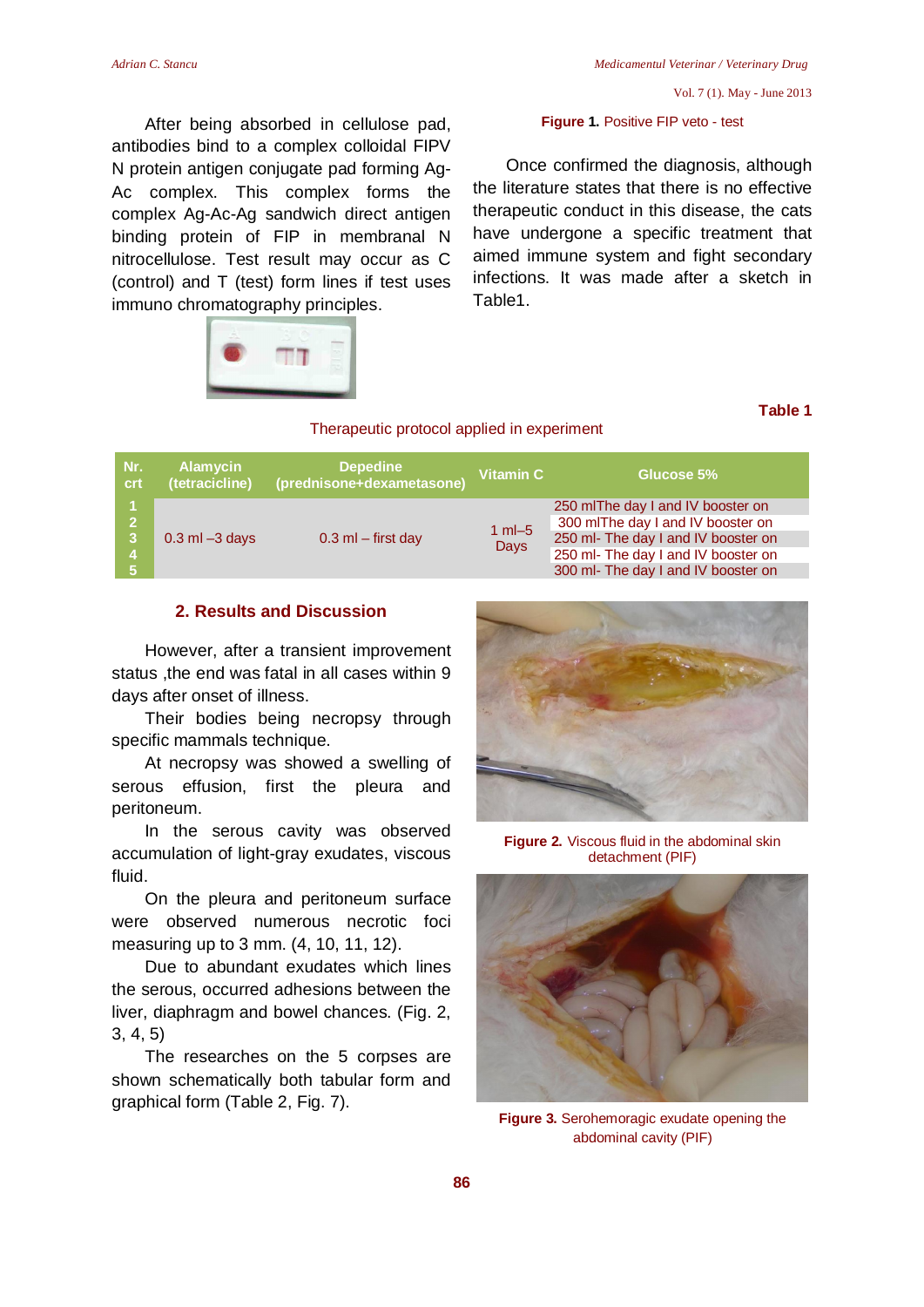#### *Adrian C. Stancu Medicamentul Veterinar / Veterinary Drug*

Vol. 7 (1). May - June 2013



**Figure 4.** Serohemoragic exudate opening the thoracic cavity (PIF)



**Figure 5**. Adhesions between the liver, diaphragm and bowel chances (PIF)

The picture lesion and test results FIP



**Figure 6.** Adhesions between the liver and diaphragm serous necrosis (PIF)

| .<br>× | ۰. | ۰.<br>× |  |
|--------|----|---------|--|

| Nr.<br>crt | <b>Presentation</b>  | <b>Location</b><br>exudate          | <b>Location</b><br>adhesions               | <b>Location foci of</b><br>necrosis | <b>Vetotest</b> |
|------------|----------------------|-------------------------------------|--------------------------------------------|-------------------------------------|-----------------|
| 1          | <b>Effusion form</b> | Thoracic and<br>abdominal<br>cavity | Hepato-<br>diaphragmatic and<br>intestinal | Pleura and<br>peritoneum            | $\ddot{}$       |
| 2          | <b>Effusion form</b> | Thoracic and<br>abdominal<br>cavity | Hepato-<br>diaphragmatic and<br>intestinal | Pleura and<br>peritoneum            | $+$             |
| 3          | <b>Effusion form</b> | Thoracic and<br>abdominal<br>cavity | Hepato-<br>diaphragmatic and<br>intestinal | Pleura and<br>peritoneum            | $\ddot{}$       |
| 4          | <b>Effusion form</b> | Thoracic and<br>abdominal<br>cavity | Hepato-<br>diaphragmatic<br>adhesions      | Pleura                              | ÷               |
| 5          | <b>Effusion form</b> | Thoracic and<br>abdominal<br>cavity | Hepato-<br>diaphragmatic<br>adhesions      | Pleura                              | $+$             |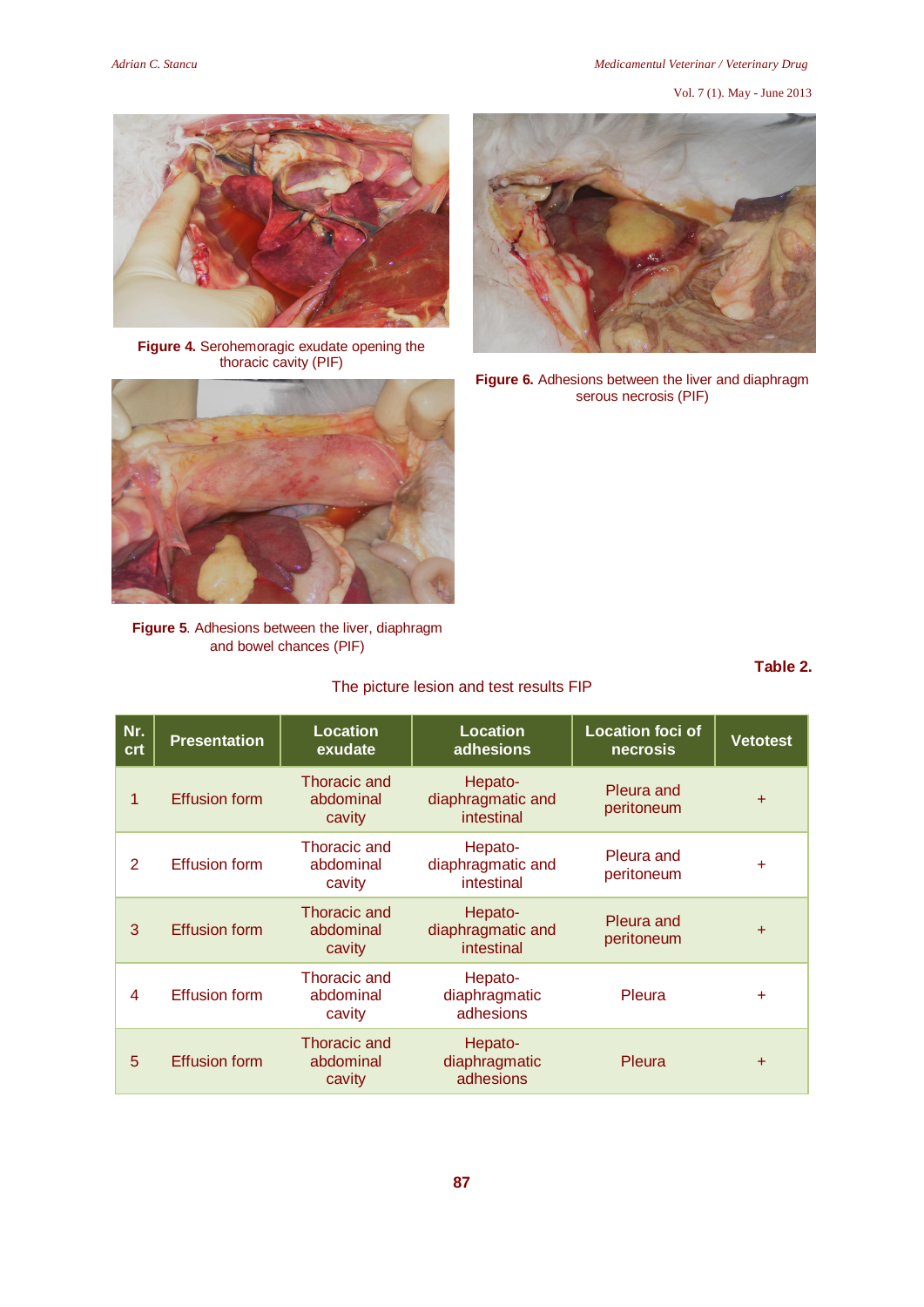#### Vol. 7 (1). May - June 2013



**Figure 7.** The picture lesion and test results FIP

# **Discussion**

With all the treatment attempts none of the 5 cases was saved. As the literature indicates, the highest sensitivity to the disease has cats from organized farms where there is constant movement effectively (14, 15, 17).

In this case the cats came from an association for the animal protection.

Because the specific prophylaxis was not put up until now, the only measure of disease remains avoidance avoid as much as possible crowded areas cats.

### **Conclusions**

- In all 5 cases with FIP test was positive.
- Treatment feline infectious peritonitis did not work, fatal disease in all cases.
- Perform necropsy revealed pleural lesions form.
- In all 5 cases found the presence of exudate in the abdominal cavity and the chest cavity.
- Hepatodiafragmatic adhesions were present in all 5 cadavers, and the gut in three of the five bodies.
- The presence of foci of necrosis has been reported in the pleura in all 5

cadavers and the peritoneum only 3 bodies.

## **Bibliography**

- 1. **Alexander DJ, Gough RE** (1977). Res. Vet. Sci. 23:344.
- 2. **Bohl EH, Saif LJ** (1975), Infect.Immunol.,11, 2.
- 3. **Bran L, Mihăilă S, Marinescu I, Albu T, Bercan A** (1981), Prob. zoot. si vet., 7, 33.
- 4. **Brunt J; Hoskins J, Lutz H, Norsworthy G, Greul J, Hoskins, Jd, Lutz, H; Norsworthy, HG** (1995) Feline infectious peritonitis. Supplement to the Compendium on Continuing Education for the Practicing Veterinarian.
- 5. **Cavanagh D, Davis PJ, Mockett APA** (1998), Virus Res., 11:141.
- 6. **Coman T, Teusdea V,Ciobănucă V, Epuran R** (1996), Buletin Informativ SMVPA, 7/4:1.
- 7. **Cunningham CH** (1970), Adv. Sci. Comp.Med.,14:105.
- 8. **Davelaar FG, Kouwenhoven B, Burger AG.** (1984), Vet. Q, 6:114.
- 9. **Evermann J; Henry C, Marks Sl** (1995). Feline infectious peritonitis. Journal of the American Veterinary Medical Association, 206 (8):1130-1134.
- 10. **Fehr D, Holznagel E, Bolla S (**1997) Placebo-controlled evaluation of a modified live virus vaccine against feline infectious peritonitis: Safety and efficacy under field